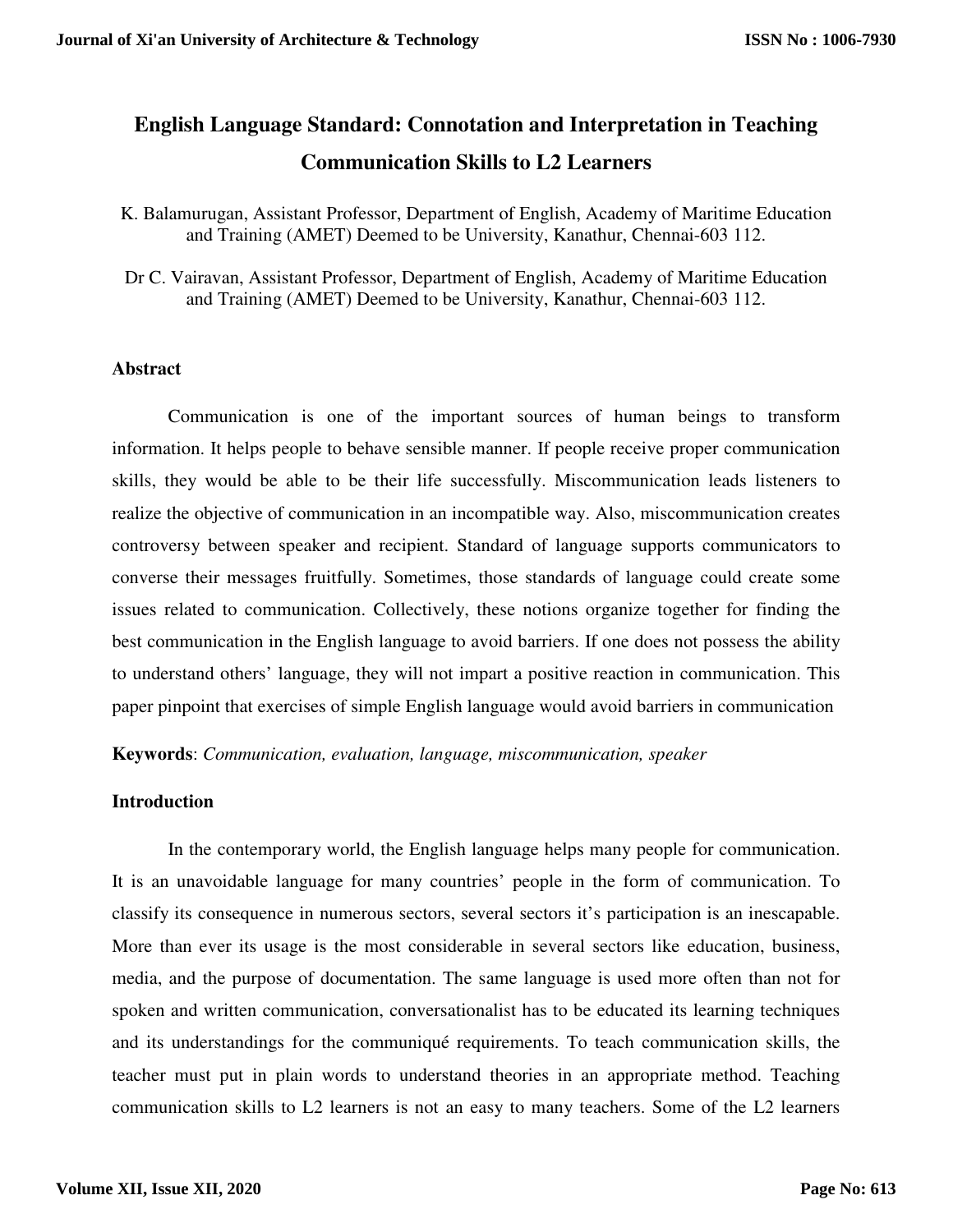have acknowledged that language theories are new and difficult for understanding its specializations. Probably L2 learners have not learned those theories to understand it correctly. Also, those theories of vocabularies generate hard-hitting to comprehend its context meaning. For a moment, teachers never make things easier and teach those theories according to their standard. May be, teachers standard is highly competent. Teachers could be experienced in the use of high-quality standard language while communicating. So, this paper illustrates the importance of English language for teaching communication skills to L2 learners.

## **Literature Review**

Strevens (1981) discussed that 'What is Standard English?', sought to establish the nature of standard English by saying what it was not: It is not a random, a priori description of English, or a form of English, planned by orientation to standards of moral value, or literary merit, or supposed linguistic purity, or any other metaphysical yardstick in short, 'Standard English' cannot be well-defined or labelled in rapports such as the best English, or literary English, or Oxford English, or 'BBC English. Azam & Kingdon (2014) described that teachers matter a great deal about students' achievement. Apart from the necessary knowledge, the effective communication plays a significant role in inspiring the students, knowing their ambitions and the problems that they may have. Though verbal and non-verbal communication plays a vital role, effective verbal communication helps build a strong teacher-student relationship that acts as a platform for healthy cognitive growth. Easy and real verbal communications assist the teachers in getting a vision into the child's thoughts, ideas, opinions, and issues; however, the students know the teacher's prospects, facts, and skills. K.Manigandan (2017) says that the first cause is that makes the students difficult in speaking English is that the environment does not support the students to speak English frequently. The environment here means the people outside the class. Those people may think that the students just want to show off when they speak English for daily conversation. The response that the students get makes them loose their self-confidence to improve their communication skills.

Weheba & Kedar (2007) proved that the teaching philosophy includes basic communication approaches; a) Desire and Communiqué, b) Fair-mindedness: to comprehend students as individuals and students, (c) Critical thinking: lecturers should be defied to distribute course materials differently and from diverse viewpoints, (d) Humour and fun: Good-looking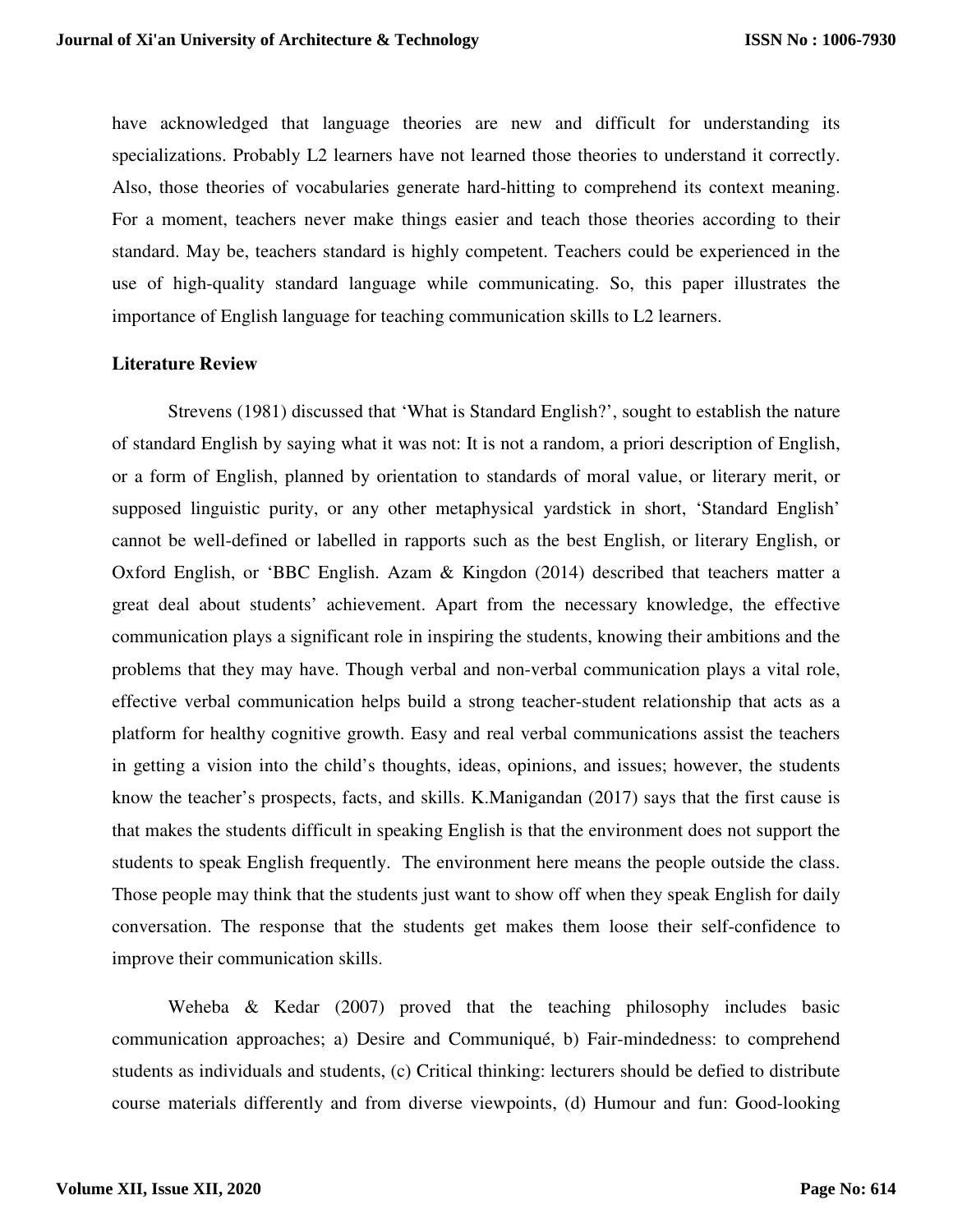students by being approachable will make them more determined to excel in their assignments, and their students will inspire lecturers. Communication in the teaching course help students ascribe concepts to their own lives, as students will put on what they learn in class to the world around them**.** K.Manigandan (2017) discussed that the instructor preparing foundations may be in a viable manner to show the English language to the ESL students: The instructor ought to show the different ideas and creativities in teaching. If it is needed, the nature of instructor training needs to be improved.

## **English Language Standard**

The English language standard is accepted from the English-speaking countries where speaking variations are renowned from their pronunciation. It is established that their manner of speaking styles and pronunciation are found at variance among themselves. In particular, American English standard is, to some extent, diverse from British English standard. Sidney Greenbaum (1989) stated that 'Standard English (by whatever name it is known) is the variety of English that is manifestly recognized in our society as the prestigious variety'. Sequentially the English language standard is distinguished by some linguists where they brought a quantity of classification in the subsequent sentences:

- The standard language is classified in print where its exclusivity is more or less unchanging throughout the world. Most of the time, people are used their medium of language standard in the printed format.
- The news presenters on many television and English-language radio comparers bring into play Standard English forms but they distinct with regional and other variations, particularly in accent.
- Some students who finished secondary- level schooling are in the Use of Standard English. These students are recognized through social class as Standard English users and their level standard is analyzed by attainment of educational qualification.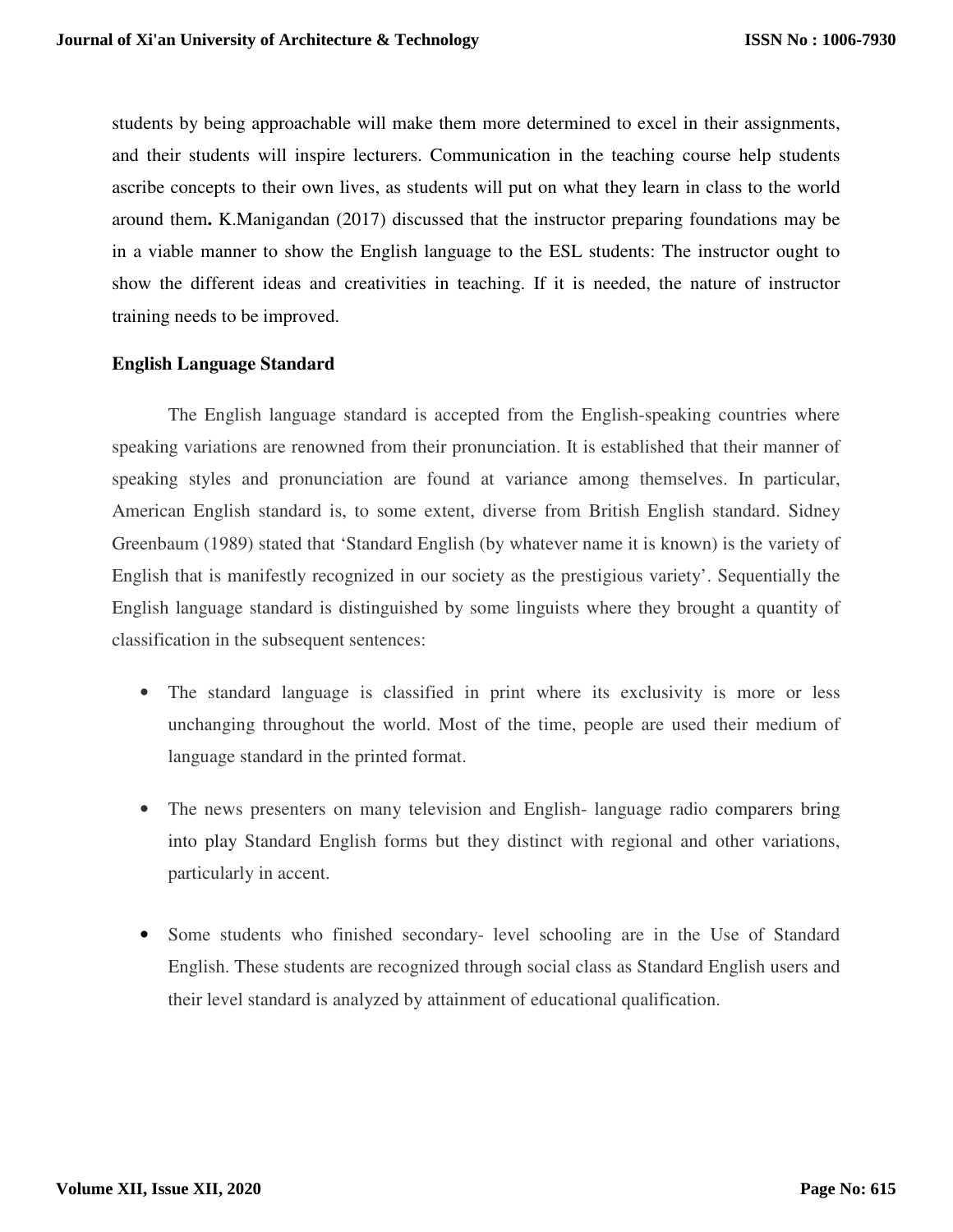## **L2 Learner's Language Standard**

Analyzing tertiary learners' standard in English is real controversy among many scholars and teachers because L2 learners' standard is different from everyone. So, teachers and scholars have found difficulties to determine their standard precisely. This problem is not only from the second language learners but also from another group of learners. The reason is to be brought under the controversy in which L2 learners are new in learning English. They learn the English language through their mother tongue translation of every word meaning. They fail to use English grammar correctly. They do not know many words meanings. They do not have an excellent chance to speak that language often. Their circumstances seem to be L1speakers mostly L2 learners force to speak their first language along with their family members and their neighbours. To learn and understand their communication importance, tertiary learners have to learn and practice their language continuously. If they continue to practice regularly, their standard will improve, and their standard will be good for communication. On the whole, teaching communication properly is an importance to be found L2 learner's communication success.

#### **Teaching Communication skills to L2 Learners**

Teacher is a counsellor of student's communication development. Teachers teach communication, but they also need to teach where they use to succeed in their communication. Second Language learners need to aware the communication skills importance while learning from the basics. Some L2 learners, they learn communication to complete their course. Even some teachers approach communication as a subject where it is treated just for completing syllabus. They are also supposed to know where they will utilize their communication in future purposes like career, speaking, and writing. The communication helps students in succeeding their life in a positive manner which are enlisted below:

- Communication helps to do higher education without difficulties
- It supports students to be known improvements in every field across the world.
- It allows students to participate the world level contest.
- It mainly helps students to find an excellent job in the future.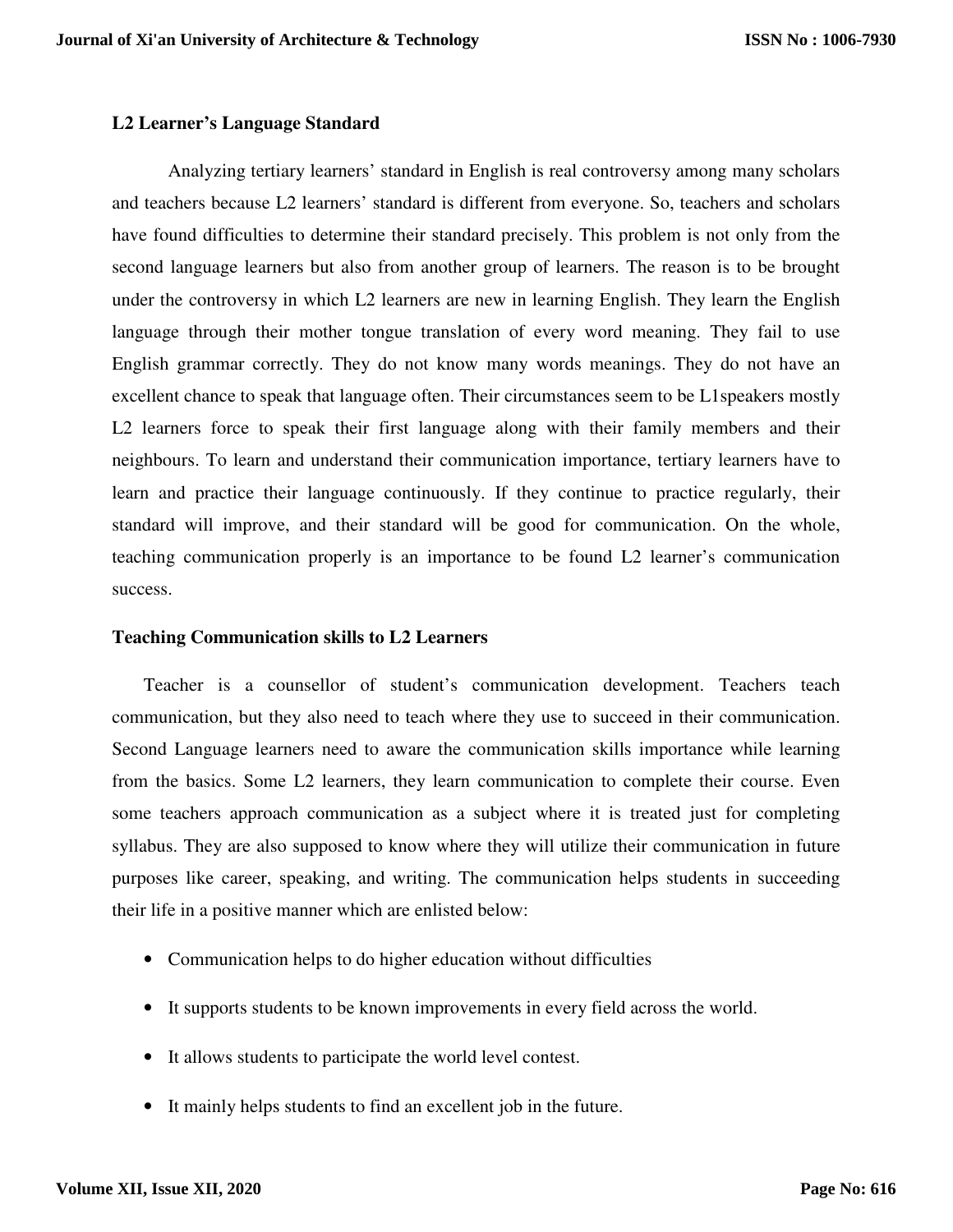- It helps students to travel any place in the world.
- It helps students to shape their personal and inter-personal communication without conflicts of understanding.
- It supports students to be smoothly maintained their relationship with others in the context of mutual understanding.

## **A problem in teaching communication to L2 learners**

Teaching communication is not an easy one to teachers who teach every concept and understanding in its terms and forms. Teaching communication is not a single idea, or it focuses on particular understanding. It deals with many understandings of dealing with different categories. In each category, learners learn new concepts and its understating. So, automatically learners could find difficulties to understand its logical point. But, learners may be learned without difficulties because of teachers' simplified teaching methodologies. If teachers teach its concepts without difficulties, students would learn quickly. Even though teaching-learning process has been come with some practical problems it may be created many issues. Those problems are illustrated below in the following table.

| S.NO | <b>Teachers Role</b>           | <b>L2</b> learner's Role     | <b>Identified Problems</b> |
|------|--------------------------------|------------------------------|----------------------------|
|      |                                |                              |                            |
| 1.   | To explain terms and forms of  | The communication form       | Students face the          |
|      | communication                  | should be known to L2        | problem in understating    |
|      |                                | Learners.                    | the terms and forms of     |
|      |                                |                              | communication.             |
| 2.   | Some teachers are teaching the | Students also keep in mind   | According to the           |
|      | communication theory for       | to write the exam without    | requirement, students      |
|      | completing syllabus and the    | knowing the importance of    | are unable to              |
|      | purpose of examination.        | communication.               | communicate in future.     |
| 3.   | Some teachers have             | Some students are unable to  | Learners do not            |
|      | understood whatever they want  | follow whatever teachers     | understand some            |
|      | to teach, but they would not   | explain (some teachers)      | teachers teaching style    |
|      | mind to observe that everyone  | teaching style and methods). | and methods.               |
|      | can understand.                |                              |                            |
| 4.   | Some teachers' language        | Students are comparably      | Found that language        |
|      | standard is undoubtedly high   | beginners; they cannot       | standard problems          |
|      | level while teaching           | understand the high-level    | between teachers and       |
|      | communication.                 | language standard.           | students.                  |
|      |                                |                              |                            |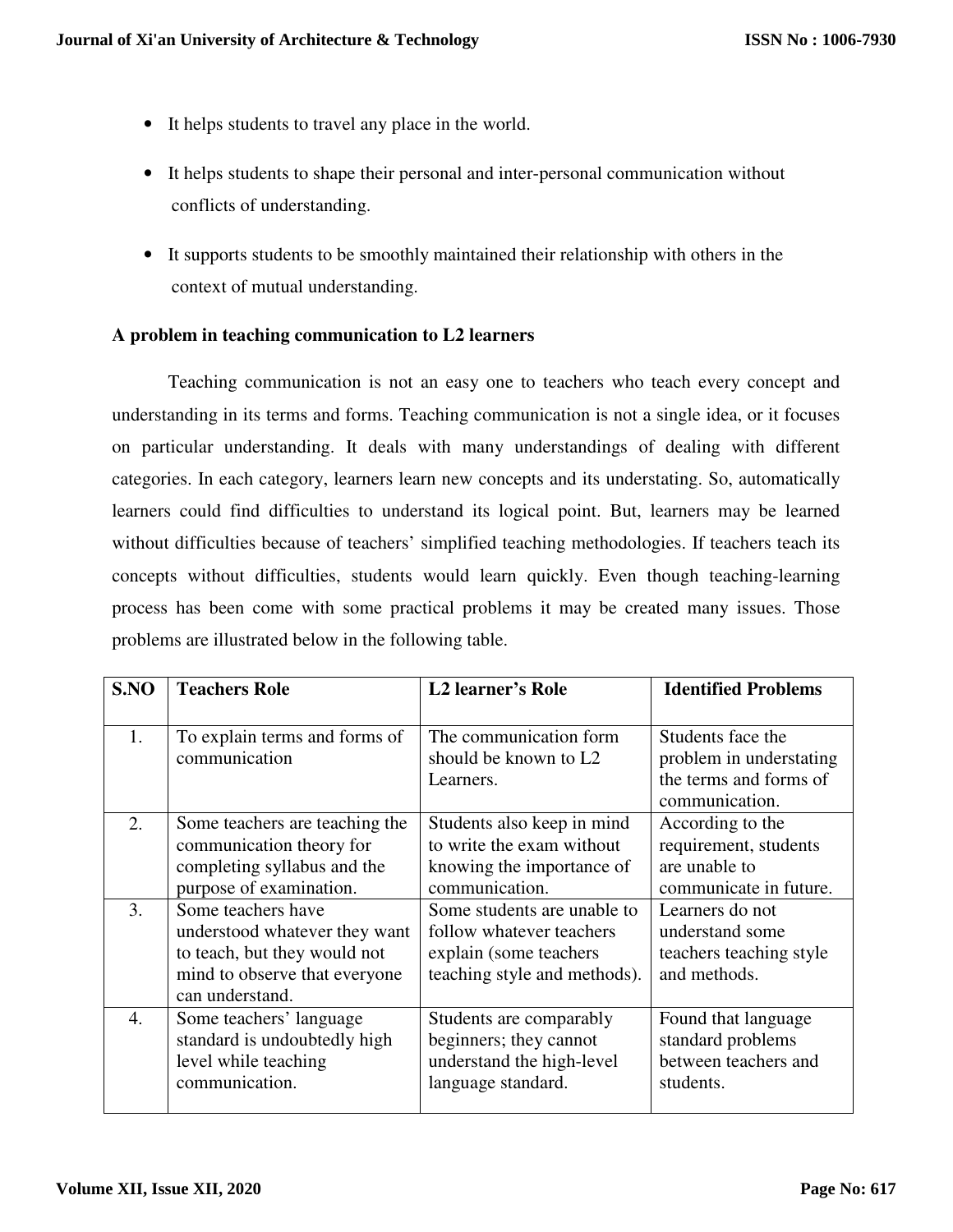| 5. | Sometimes teachers teach<br>communication only theory<br>point of view.           | Learners do not find any<br>practical exposure in<br>understanding the teaching<br>communication theories. | Learners have<br>practically found issues<br>in applying those<br>theories in standard<br>requirements as a<br>communication<br>fulfilment. |
|----|-----------------------------------------------------------------------------------|------------------------------------------------------------------------------------------------------------|---------------------------------------------------------------------------------------------------------------------------------------------|
| 6. | Giving importance for teaching<br>communication is better than<br>doing practice. | Many times, students do not<br>find a chance to do practice<br>for developing<br>communication skills      | Students do not do<br>continuous practice due<br>to teaching is<br>consuming more times.                                                    |

## **Interpretation on teaching communication to L2 learners**

L2 learners have come from their mother tongue medium speakers. Learning any new language is not an easy one according to their background. It is impossible to acquire new language skills very soon. They are very new as a part of learning any language skills except their mother tongue language. They need qualified teachers to teach communication skills effectively. Teachers' guidance and teacher's support would facilitate the learners to learn successfully. If learners frame their circumstance nicely to speak in English, they will always communicate well in the future (where everybody learns and communicates its regular language practice without giving a break). Regular practice would lead the learners to communicate successfully as soon as possible the reasons L2 learners are not found a chance to frame their learning atmosphere systematically and productively. So many practical problems encounter that L2 learners never show the interest to enhance its skills effectively. Some L2 learners keep on putting effort to acquire their language skills consecutively but, due to many reasons, they are not enriched their skill. Accordingly, some of the points are discussed in the following sentences: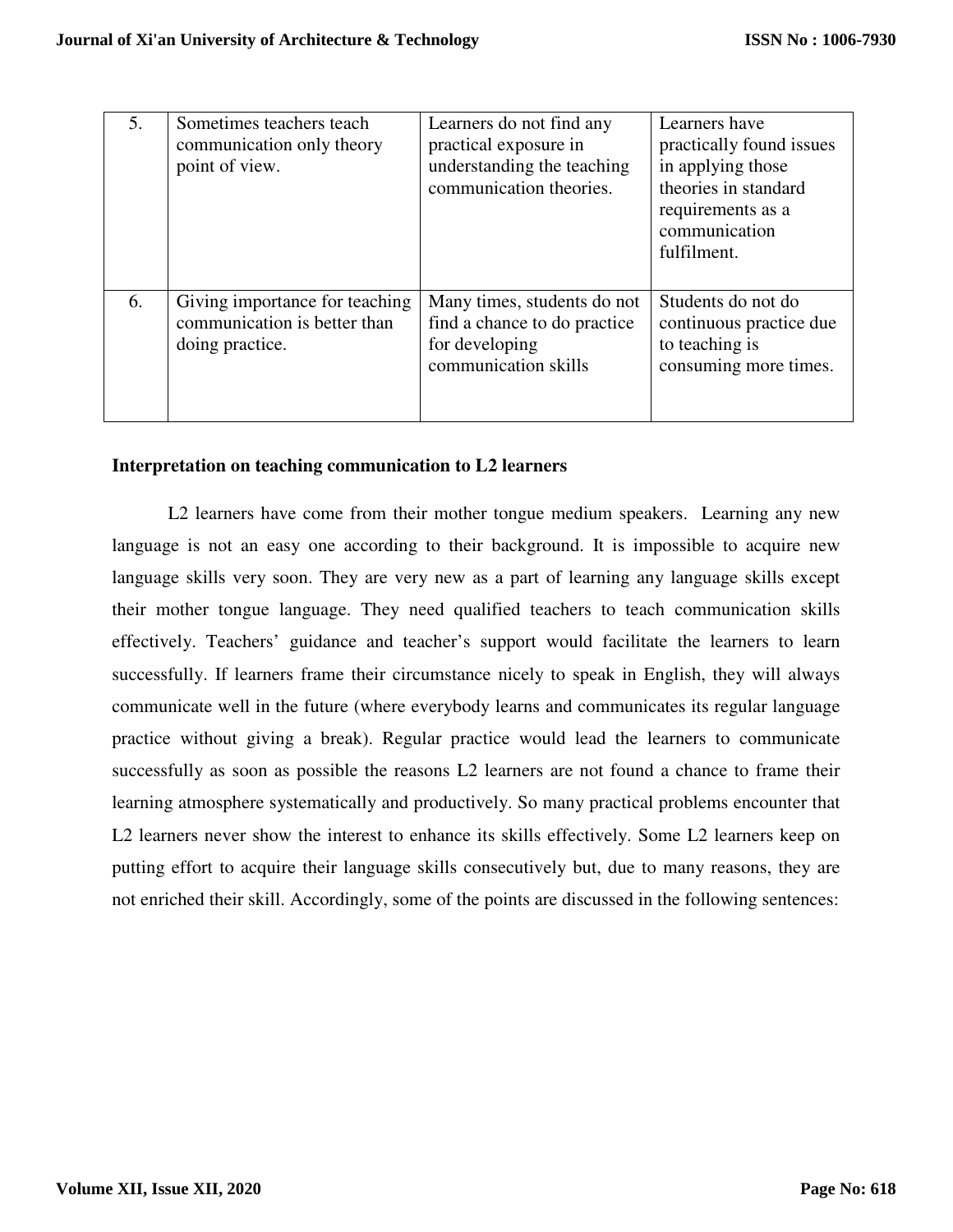

- $\triangleright$  Beginners Level (20%) L2 learners are in problem to understand whatever teachers communicate in English because of teacher's standard is different from learner's standard. If teachers understood learner's standard and communicate up to their standard level, learners would understand teacher's way of communication in English.
- Elementary Level  $(40\%)$  Teaching communication theories and its terms' words and definitions are challenging to understand from L2 learners' level. To explain L2 learners standard, teachers can translate and explain students' mother tongue medium. Even though explanation in mother tongue medium may lead negative perspective from the critic's point of view, mother tongue explanation is to create interest in learning and understanding those skills that the teacher also implements an account of understanding period. They will not continue to teach their mother tongue medium more extended period. Naturally, students can understand the basic understanding of learning those communication skills; they can show their interest in learning these skills confidently.
- Intermediate Level (60%) Teacher's duty determines to teach communication's theories to student necessary, but always targeting to explain its concepts and understandings alone is not proper for students' learning and improvements. Apart from those theories teaching, teachers need to explain where they use as everyday communication. They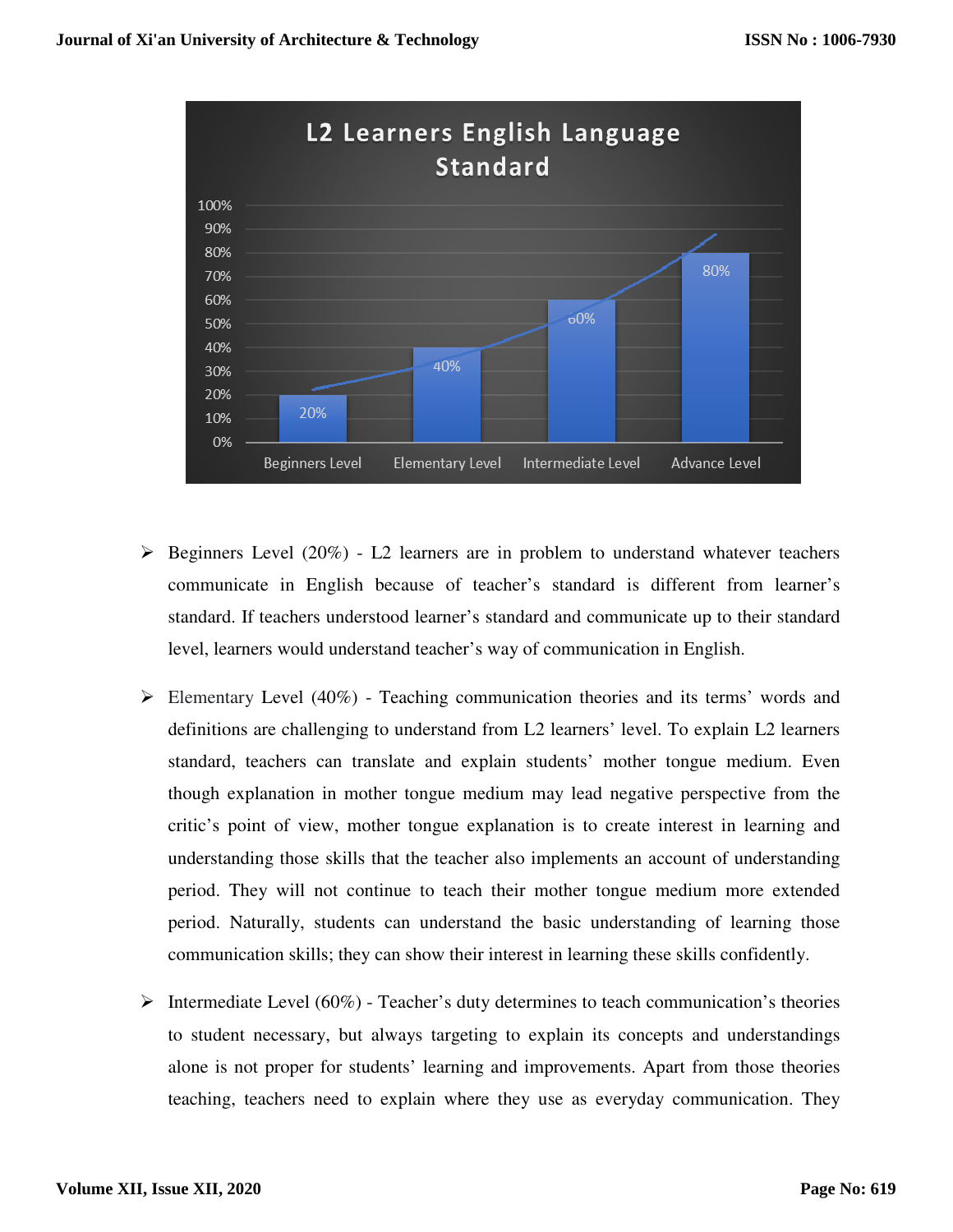make students aware of its importance in day to day purpose of communication. If students are aware of its essentiality, students will put hard work to learn their theories seriously.

 $\triangleright$  Finally, Advanced Level (80%) - Teachers are facilitators; if students understand without teachers' guidance and help, they may not be learned their education and communication successfully. On the contrary, teachers approach their teaching methodologies for completing syllabus, and students should be benefited by their teaching methods to enrich their future career and life skills.

## **Conclusion**

One of the best communication skills successes denotes that whatever communicators communicate to listeners, listeners can understand it. In case, listeners cannot understand communicator's messages; communication would not meet the success. Accordingly, understanding its uniqueness is essential to of learning skills. The ideology of communication's success is fulfilled by communicators' capability where the communicators communicate depending on the listener's point of view and standard of listener's level. Another easy method is that communicators use simple words with simple sentences structure; communicators could positively respond. Finally, teaching communication is to L2 learners succeeded by the use of simple language standard. This paper thoroughly discussed teaching communication to L2 learners where teaching-learning enhancement is achieved using a standard of language.

#### **Reference**

- 1. Azam, M. & Kingdon, G. (2014). Assessing Teacher Quality in India. Discussion Paper No. 8622.
- 2. Bex, T & Richard J. W (1999). Standard English: The Widening Debate, New York: Routledge.
- 3. Canale, M. (1983). From communicative competence to communicative language pedagogy. In Richards and Schmidt (Eds.), English for cross-cultural communication. New York: Longman.
- 4. Evertson, W (2011) Handbook of Classroom Management, New York: Routledge.